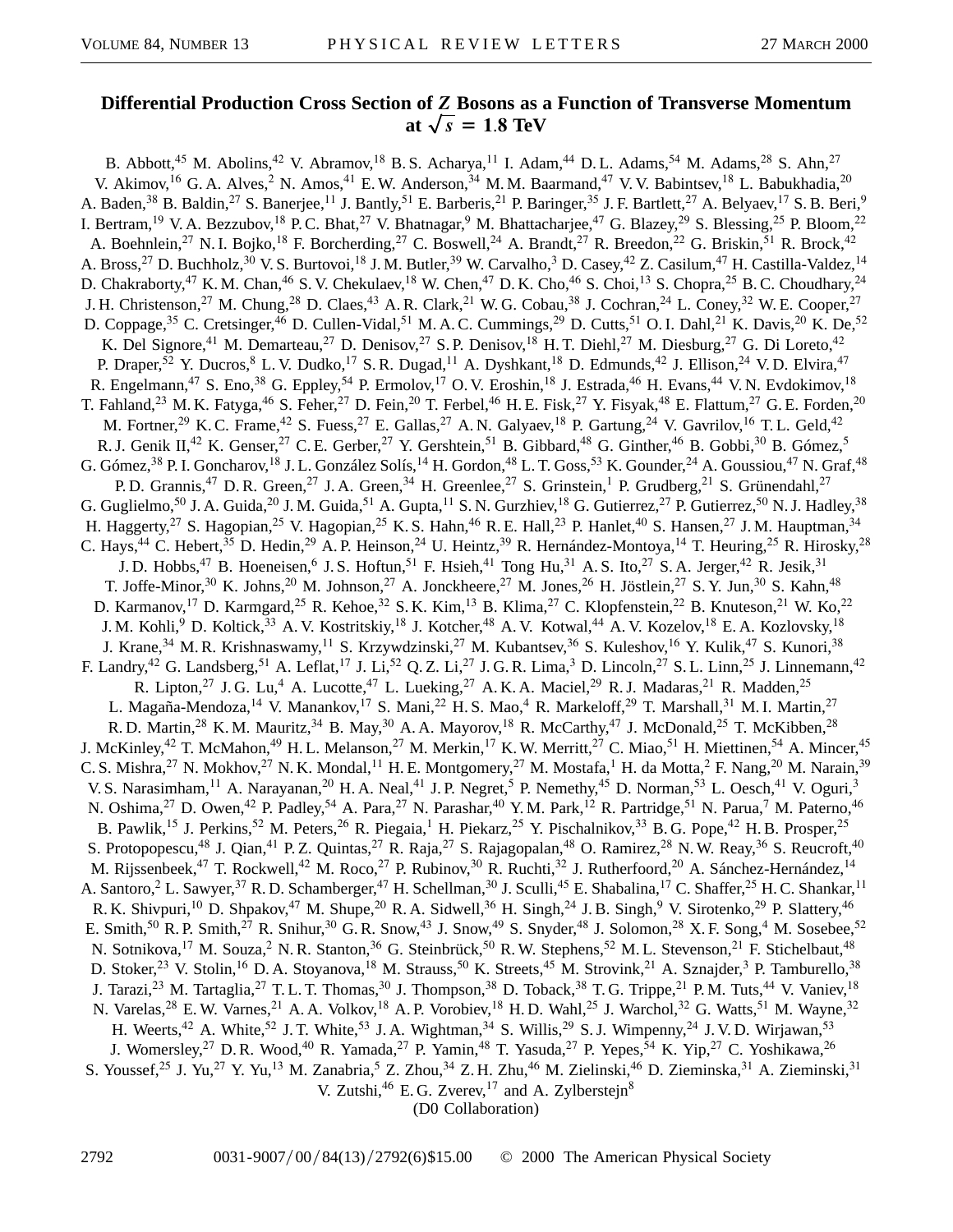*Universidad de Buenos Aires, Buenos Aires, Argentina LAFEX, Centro Brasileiro de Pesquisas Físicas, Rio de Janeiro, Brazil Universidade do Estado do Rio de Janeiro, Rio de Janeiro, Brazil Institute of High Energy Physics, Beijing, People's Republic of China Universidad de los Andes, Bogotá, Colombia Universidad San Francisco de Quito, Quito, Ecuador Institut des Sciences Nucléaires, IN2P3-CNRS, Universite de Grenoble 1, Grenoble, France DAPNIA/Service de Physique des Particules, CEA, Saclay, France Panjab University, Chandigarh, India Delhi University, Delhi, India Tata Institute of Fundamental Research, Mumbai, India Kyungsung University, Pusan, Korea Seoul National University, Seoul, Korea CINVESTAV, Mexico City, Mexico Institute of Nuclear Physics, Kraków, Poland Institute for Theoretical and Experimental Physics, Moscow, Russia Moscow State University, Moscow, Russia Institute for High Energy Physics, Protvino, Russia Lancaster University, Lancaster, United Kingdom University of Arizona, Tucson, Arizona 85721 Lawrence Berkeley National Laboratory and University of California, Berkeley, California 94720 University of California, Davis, California 95616 University of California, Irvine, California 92697 University of California, Riverside, California 92521 Florida State University, Tallahassee, Florida 32306 University of Hawaii, Honolulu, Hawaii 96822 Fermi National Accelerator Laboratory, Batavia, Illinois 60510 University of Illinois at Chicago, Chicago, Illinois 60607 Northern Illinois University, DeKalb, Illinois 60115 Northwestern University, Evanston, Illinois 60208 Indiana University, Bloomington, Indiana 47405 University of Notre Dame, Notre Dame, Indiana 46556 Purdue University, West Lafayette, Indiana 47907 Iowa State University, Ames, Iowa 50011 University of Kansas, Lawrence, Kansas 66045 Kansas State University, Manhattan, Kansas 66506 Louisiana Tech University, Ruston, Louisiana 71272 University of Maryland, College Park, Maryland 20742 Boston University, Boston, Massachusetts 02215 Northeastern University, Boston, Massachusetts 02115 University of Michigan, Ann Arbor, Michigan 48109 Michigan State University, East Lansing, Michigan 48824 University of Nebraska, Lincoln, Nebraska 68588 Columbia University, New York, New York 10027 New York University, New York, New York 10003 University of Rochester, Rochester, New York 14627 State University of New York, Stony Brook, New York 11794 Brookhaven National Laboratory, Upton, New York 11973 Langston University, Langston, Oklahoma 73050 University of Oklahoma, Norman, Oklahoma 73019 Brown University, Providence, Rhode Island 02912 University of Texas, Arlington, Texas 76019 Texas A&M University, College Station, Texas 77843 Rice University, Houston, Texas 77005*

(Received 11 October 1999)

We present a measurement of the transverse momentum distribution of *Z* bosons produced in  $p\bar{p}$ collisions at  $\sqrt{s}$  = 1.8 TeV from data collected by the DØ experiment at the Fermilab Tevatron Collider. We find good agreement between our results and current resummation calculations, and also use our data to extract nonperturbative parameters for a particular version of the resummation formalism. The resulting values are significantly more precise than obtained in previous determinations.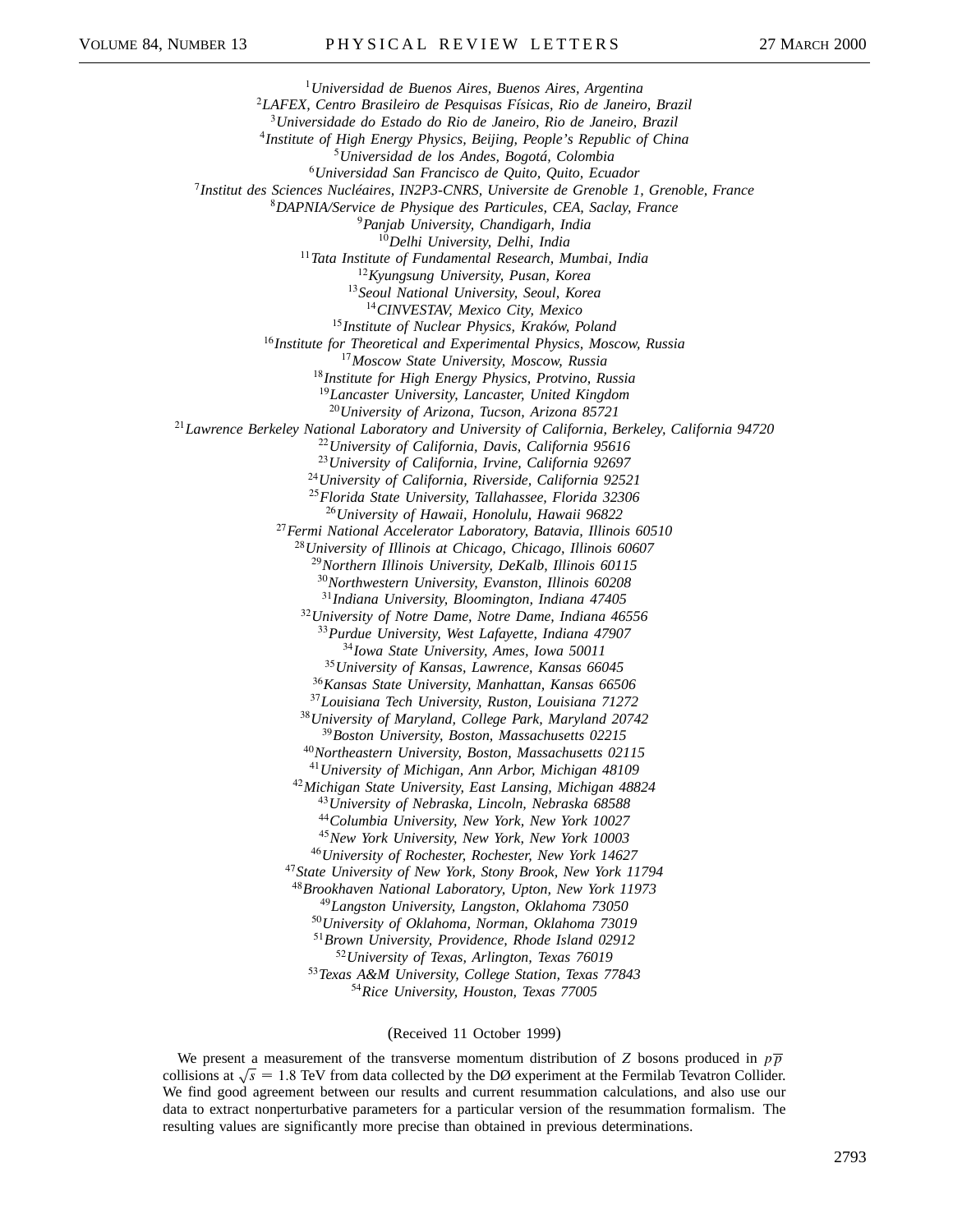## PACS numbers: 14.70.Hp, 13.38.Dg, 13.85.Qk

We report a new measurement [1,2] of the inclusive differential cross section of the *Z* boson in the dielectron channel as a function of transverse momentum  $(d\sigma/dp_T)$ with statistics and precision greatly improved over previous measurements [3,4]. The measurement provides a sensitive test of quantum chromodynamics (QCD) at large scales, or high  $Q^2$ . At small transverse momentum  $(p_T)$ , where the cross section is largest, uncertainties in the phenomenology of vector boson production have contributed significantly to the uncertainty in the extraction of the mass of the *W* boson. Because of its similar production characteristics, and the fact that the decay electrons can be well measured, the *Z* provides a unique precision tool for evaluating the veracity of the phenomenology of vector boson production.

In the parton model, *Z* bosons are produced in collisions of  $q\overline{q}$  constituents of the proton and antiproton. The fact that observed *Z* bosons have finite  $p<sub>T</sub>$  can be attributed to gluon radiation from the colliding partons prior to their annihilation. In standard perturbative QCD (pQCD), the cross section for *Z* boson production is calculated by expanding a series in powers of the strong coupling constant  $\alpha_s$ . This procedure works well when  $p_T^2 \sim Q^2$  with  $Q = M_Z$ . However, when  $p_T \ll Q$ , correction terms that are proportional to  $\alpha_s \ln(Q^2/p_T^2)$  become significant, and the cross section therefore diverges at small  $p<sub>T</sub>$ . This difficulty is surmounted by reordering the perturbative series through a technique called *resummation* [5–13]. Although this technique extends the applicability of pQCD to lower values of  $p<sub>T</sub>$ , a more fundamental barrier is encountered when  $p<sub>T</sub>$  approaches  $\Lambda_{\text{OCD}}$ , the scale characterizing QCD processes. In this region,  $\alpha_s$  becomes large and the perturbative calculation is no longer valid. Accounting for the nonperturbative contribution requires the introduction of a phenomenological form factor, which contains several parameters that must be tuned to data [8,10,11]. The universality of the resummation approach is an important idea that requires experimental testing. Its implications are far reaching, ranging from impact on the precision determination of  $M_W$ , to the production of Higgs bosons and diphotons [14,15].

The resummation can be carried out in impactparameter (*b*) space via a Fourier transform, or in transverse momentum space. Both approaches require a nonperturbative function in order to describe the low-*pT* region beyond some cutoff value  $b_{\text{max}}$  or  $p_{T \text{lim}}$ , and they merge to fixed-order perturbation theory at  $p_T \sim Q$ . The current state-of-the-art for the *b*-space formalism resums terms to next-to–next-to-next leading log and includes fixed-order terms to  $\mathcal{O}(\alpha_s^2)$  [11]. Similarly, the  $p_T$ -space formalism resums terms to next-to-next leading log and includes fixed-order terms to  $\mathcal{O}(\alpha_s)$  [13].

In the *b*-space formalism, the resummed cross section is modified at large *b* (above  $b_{\text{max}}$ ) by  $\exp[-S_{\text{NP}}(b, Q^2)]$ .

The form factor  $S_{NP}(b, Q^2)$  has a general renormalization group invariant form, but requires a specific choice of parametrization when making predictions. A possible choice, suggested by Ladinsky and Yuan [11], is

$$
S_{\rm NP}(b, Q^2) = g_1 b^2 + g_2 b^2 \ln\left(\frac{Q^2}{Q_o^2}\right) + g_1 g_3 b \ln(100 x_i x_j), \qquad (1)
$$

where  $x_i$  and  $x_j$  are the fractions of incident hadron momenta carried by the colliding partons and *gi* are the nonperturbative parameters. An earlier parametrization by Davies, Webber, and Stirling [8] corresponds to the above with  $g_3 \equiv 0$ . For measurements at the Fermilab Tevatron at  $Q^2 = M_Z^2$ , the calculation is most sensitive to the value of *g*<sup>2</sup> and quite insensitive to the value of *g*3.

In the  $p_T$ -space formalism, the resummed cross section is modified at low  $p_T$  (below  $p_{T \text{lim}}$ ) by multiplying the cross section by  $F_{NP}(p_T)$ . In this case, the form of the nonperturbative function is not constrained by renormalization group invariance. The choice suggested by Ellis and Veseli [13] is

$$
\tilde{F}_{\rm NP}(p_T) = 1 - e^{-\tilde{a}p_T^2},\tag{2}
$$

where  $\tilde{a}$  is a nonperturbative parameter.

Previously published measurements of the differential cross section for *Z* boson production have been limited primarily by statistics (candidate samples of a few hundred events). This measurement is based on a sample of 6407  $Z \rightarrow e^+e^-$  events, corresponding to an integrated luminosity of  $\approx$ 111 pb<sup>-1</sup>, collected with the DØ detector [16] in 1994–1996. A recent measurement by the CDF Collaboration has a similar number of events [17].

Electrons are detected in the uranium/liquid-argon calorimeter with a fractional energy resolution of  $\approx 15\%/\sqrt{E(GeV)}$ . The calorimeter has a transverse granularity at the electron shower maximum of  $\Delta \eta \times$  $\Delta \phi = 0.05 \times 0.05$ , where  $\eta$  is the pseudorapidity and  $\phi$  is the azimuthal angle. The two electron candidates in the event with the highest transverse energy  $(E_T)$ , both having  $E_T > 25$  GeV, are used to reconstruct the *Z* boson candidate. One electron is required to be in the central region,  $|\eta_{\text{det}}|$  < 1.1, and the second electron may be either in the central or in the forward region,  $1.5 < |\eta_{\text{det}}| < 2.5$ , where  $\eta_{\text{det}}$  refers to the value of  $\eta$ obtained by assuming that the shower originates from the center of the detector. Offline, both electrons are required to be isolated and to satisfy cluster-shape requirements. Additionally, at least one of the electrons is required to have a matching track in the drift chamber system that points to the reconstructed calorimeter cluster.

Both the acceptance and the theory predictions modified by the DØ detector resolution are calculated using a simulation technique originally developed for measuring the mass of the *W* boson [18], with minor modifications required by changes in selection criteria. The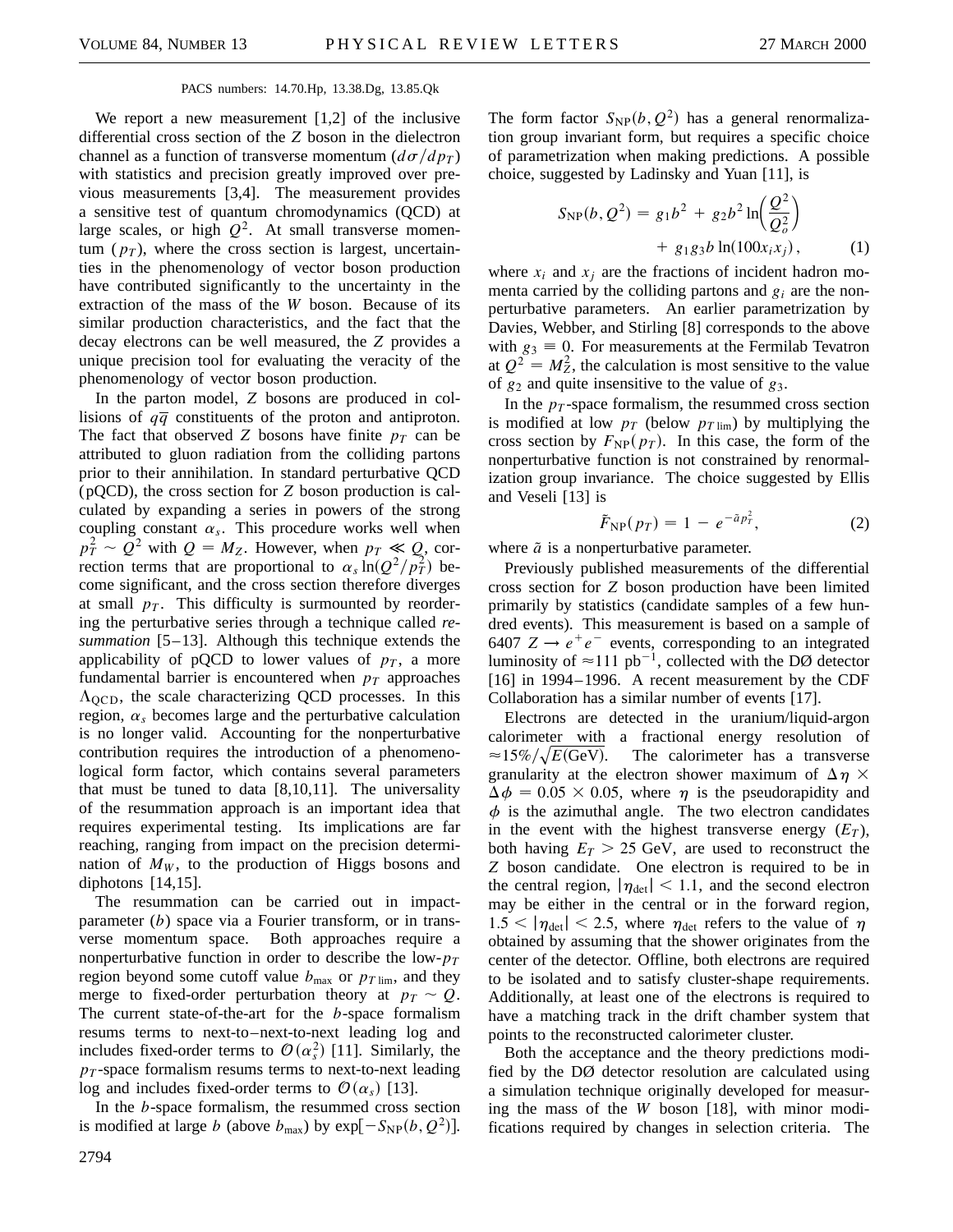four-momentum of the *Z* boson is obtained by generating the mass of the *Z* according to an energy-dependent Breit-Wigner line shape. The  $p<sub>T</sub>$  and rapidity of the Z boson are chosen randomly from two-dimensional grids created using the computer program LEGACY [12], which calculates the *Z* boson cross section for a given  $p<sub>T</sub>$ , rapidity, and mass of the *Z* boson. The positions and energies of the electrons are smeared according to the measured resolutions, and corrected for offsets in energy scale caused by the underlying event and recoil particles that overlap the calorimeter towers. Underlying events are modeled using data from random inelastic  $p\overline{p}$  collisions of the same luminosity profile as the *Z* boson sample. The electron energy and angular resolutions are tuned to reproduce the observed width of the mass distribution at the *Z*-boson resonance and the difference between the reconstructed vertex positions of the electrons.

We determine the shape of the efficiency of the event selection criteria as a function of  $p<sub>T</sub>$  using  $Z \rightarrow e^+e^$ events generated with HERWIG [19], smeared with the DØ detector resolutions, and overlaid on randomly selected zero bias  $p\overline{p}$  collisions. This simulation models the effects of the underlying event and jet activity on the selection of the electrons. The absolute efficiency is obtained from  $Z \rightarrow e^+e^-$  data [20]. The values of the efficiency times acceptance range from  $(26-37)$ % for  $p<sub>T</sub>$  below 200 GeV and is 53% for  $p_T$  above 200 GeV.

The primary background arises from multiple-jet production from QCD processes in which two jets pass the electron selection criteria. We use several DØ data sets for estimating this background—direct- $\gamma$  events, dijet events, and dielectron events in which both electrons fail quality criteria—all of which have very similar kinematic characteristics [1]. The level of the multijet background is determined by fitting the *ee* invariant mass in the range  $60 < M_{ee} < 120$  GeV to a linear combination of Monte Carlo  $Z \rightarrow e^+e^-$  signal events (using PYTHIA [21]) and background (from direct- $\gamma$  events). We assign a systematic uncertainty to this measurement by varying the choice of mass window used in the fit, and by changing the background sample among those mentioned above. We estimate the total multijet background level to be  $(4.4 \pm$ 0.9)%. The direct- $\gamma$  sample is used to parametrize the shape of the background distribution as a function of  $p<sub>T</sub>$ . Backgrounds from other sources, such as  $Z \rightarrow \tau^+\tau^-$ ,  $t\overline{t}$ , and diboson production, are negligible.

We use the data corrected for background, acceptance, and efficiency, to determine the best value of the nonperturbative parameter *g*2, given the shape of our data. In the fit, we fix  $g_1$  and  $g_3$  to the values obtained in [11] and vary the value of  $g_2$ . We use the CTEQ4M probability distribution function. The prediction is smeared with the known detector resolutions, and the result fitted to our data. The resulting  $\chi^2$  distribution as a function of *g*<sup>2</sup> is well behaved and parabolic, yielding a value of  $g_2 = 0.59 \pm 0.06$  GeV<sup>2</sup>, considerably more precise than previous determinations. For completeness, we also fit the individual values of  $g_1$  and  $g_3$ , with the other two parameters fixed to their published values [11]. We obtain  $g_1 =$  $0.09 \pm 0.03$  GeV<sup>2</sup> and  $g_3 = -1.1 \pm 0.6$  GeV<sup>-1</sup>. Both results are consistent with the values of Ref. [11].

To determine the true  $d\sigma/dp_T$ , we correct the measured cross section for effects of detector smearing, using the ratio of generated to resolution-smeared ansatz  $p<sub>T</sub>$  distributions. We use the calculation from LEGACY as our ansatz function, with the  $g_2$  determined from our fit. The largest smearing correction occurs at low  $p<sub>T</sub>$ , where smearing causes the largest fractional change in  $p<sub>T</sub>$  and where the kinematic boundary at  $p_T = 0$  produces non-Gaussian smearing. The correction is 18.5% in the first bin, decreasing to about 2% at 5 GeV. For all  $p<sub>T</sub>$  values above 5 GeV, the correction is  $\leq 5\%$ . Systematic uncertainties arising from the choice of ansatz function are evaluated by varying  $g_2$  within  $\pm 1$  standard deviation of the best-fit values. Additional uncertainties are evaluated by varying

TABLE I. Summary of the results of the measurement of the  $p_T$  distribution of the *Z* boson. The range of  $p_T$  corresponds to the intervals used for binning the data. The nominal  $p<sub>T</sub>$  corresponds to the value of  $p<sub>T</sub>$  used to plot the data and was obtained from theory. The quantity  $d\sigma(Z \rightarrow e^+e^-)/dp_T$  corresponds to the differential cross section in each bin of  $p<sub>T</sub>$  for  $Z \rightarrow e^+e^$ production. The uncertainty on the differential cross section includes both systematic and statistical uncertainties, but does not include overall normalization uncertainty due to the luminosity of  $\pm 4.4\%$ .

| $p_T$ range | Nominal $p_T$ | Number    | $d\sigma(Z \rightarrow e^+e^-)/dp_T$ |
|-------------|---------------|-----------|--------------------------------------|
| (GeV)       | value (GeV)   | of events | (pb/GeV)                             |
| $0 - 1$     | 0.6           | 156       | $6.04 \pm 0.53$                      |
| $1 - 2$     | 1.5           | 424       | $16.2 \pm 0.96$                      |
| $2 - 3$     | 2.5           | 559       | $20.4 \pm 1.1$                       |
| $3 - 4$     | 3.5           | 572       | $19.7 \pm 1.1$                       |
| $4 - 5$     | 4.5           | 501       | $16.2 \pm 0.92$                      |
| $5 - 6$     | 5.5           | 473       | $15.0 \pm 0.87$                      |
| $6 - 7$     | 6.5           | 440       | $14.1 \pm 0.84$                      |
| $7 - 8$     | 7.5           | 346       | $11.1 \pm 0.73$                      |
| $8 - 9$     | 8.5           | 312       | $10.0 \pm 0.69$                      |
| $9 - 10$    | 9.5           | 285       | $9.29 \pm 0.67$                      |
| $10 - 12$   | 11.0          | 439       | $7.25 \pm 0.54$                      |
| $12 - 14$   | 13.0          | 326       | $5.45 \pm 0.44$                      |
| $14 - 16$   | 15.0          | 258       | $4.45 \pm 0.39$                      |
| $16 - 18$   | 17.0          | 203       | $3.54 \pm 0.33$                      |
| $18 - 20$   | 19.0          | 181       | $3.21 \pm 0.31$                      |
| $20 - 25$   | 22.3          | 287       | $2.06 \pm 0.18$                      |
| $25 - 30$   | 27.3          | 174       | $1.29 \pm 0.13$                      |
| $30 - 35$   | 32.3          | 124       | $0.962 \pm 0.11$                     |
| $35 - 40$   | 37.4          | 104       | $0.840 \pm 0.10$                     |
| $40 - 50$   | 44.5          | 92        | $0.373 \pm 0.045$                    |
| $50 - 60$   | 54.5          | 61        | $0.251 \pm 0.036$                    |
| $60 - 70$   | 64.5          | 40        | $0.163 \pm 0.027$                    |
| $70 - 85$   | 76.6          | 20        | $0.053 \pm 0.012$                    |
| $85 - 100$  | 91.7          | 13        | $0.034 \pm 0.009$                    |
| $100 - 200$ | 135           | 15        | $0.0050 \pm 0.0013$                  |
| $200 - 300$ | 228           | 2         | $0.0004^{+0.0004}_{-0.0003}$         |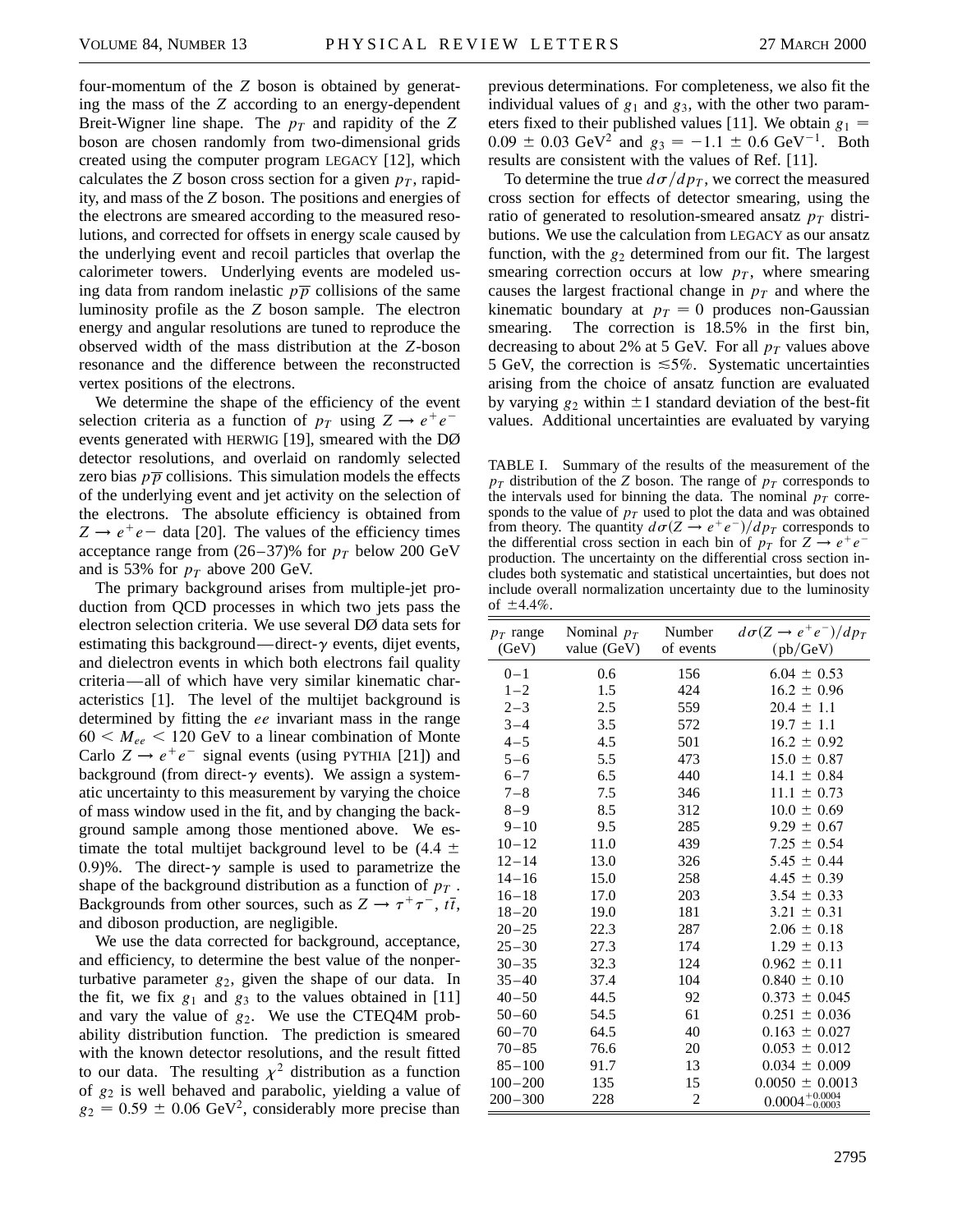the detector resolutions by  $\pm 1$  standard deviation from the nominal values. The effect of these variations is negligiblerelative to the other uncertainties in the measurement.

Table I shows the values of  $d\sigma(Z \rightarrow e^+e^-)/dp_T$ . The uncertainties on the data points include statistical and systematic contributions. An additional normalization uncertainty of  $\pm 4.4\%$  arises from the uncertainty on the integrated luminosity [20] that is not included in any of the plots nor in the table, but must be taken into account in any fits involving an absolute normalization.

Figure 1 shows the differential cross section corrected for the detector resolutions, compared to the fixed-order calculation and the resummation calculation with three different parametrizations of the nonperturbative region, based on published values of the nonperturbative parameters. Also shown are the fractional differences between data and the resummed predictions. The data are normalized to the measured  $Z \rightarrow e^+e^-$  cross section (221 pb) [20]), and the predictions are normalized to the absolute theoretical calculation. We observe best agreement with the Ladinsky-Yuan parameters for the *b*-space formalism; however, we expect that fits to high-statistics newer data using the Davies-Weber-Stirling (*b*-space) or Ellis-Veseli  $(p_T$ -space) parametrizations of the nonperturbative functions could describe our results similarly well. We fur-



FIG. 1. The differential cross section of the *Z* boson as a function of  $p_T$  compared with resummation calculations using three published parametrizations of the nonperturbative region as well as a fixed-order calculation. Also shown are the fractional differences in absolute cross section between data and each of the resummed predictions. As noted in the text, the large disagreement with the Davies-Weber-Stirling parametrization should not be considered as ruling out the two-parameter description.

ther note that the published values for the Ladinsky-Yuan parametrization are due largely to low energy Drell-Yan data. That they do so well in confrontation with high statistics and high- $Q^2$  data is intriguing. This is especially significant since these are not just shape comparisons, but involve absolute cross sections.

Figure 2 shows the measured differential cross section compared to the fixed-order absolute cross section calculation and the resummation calculation using the Ladinsky-Yuan parametrization. We observe strong disagreement between the data and the fixed-order prediction in the shape for all but the highest values of  $p<sub>T</sub>$ . We attribute this to the divergence of the next-to-leading-order calculation at  $p_T = 0$ , and a significant enhancement of the cross section relative to the prediction at moderate values of  $p<sub>T</sub>$ . This disagreement confirms the presence of contributions from soft gluon emission, which are accounted for in the resummation formalisms.

In summary, we have measured the inclusive differential cross section of the *Z* boson as a function of its transverse momentum. With the enhanced precision of this measurement over previous results, we can probe nonperturbative, resummation, and fixed-order QCD effects for all values of  $p_T$ . We observe good agreement between data and the *b*-space resummation calculation of the absolute cross section using the published values of the nonperturbative parameters of Ladinsky-Yuan. Using their form for the



FIG. 2. A comparison of data to the resummed and fixed-order  $[O(\alpha_s^2)]$  calculations. Also shown are the fractional differences in absolute cross sections between data and the resummed and fixed-order calculations. The uncertainties include both statistical and systematic contributions (other than an overall normalization uncertainty from uncertainty in the luminosity).